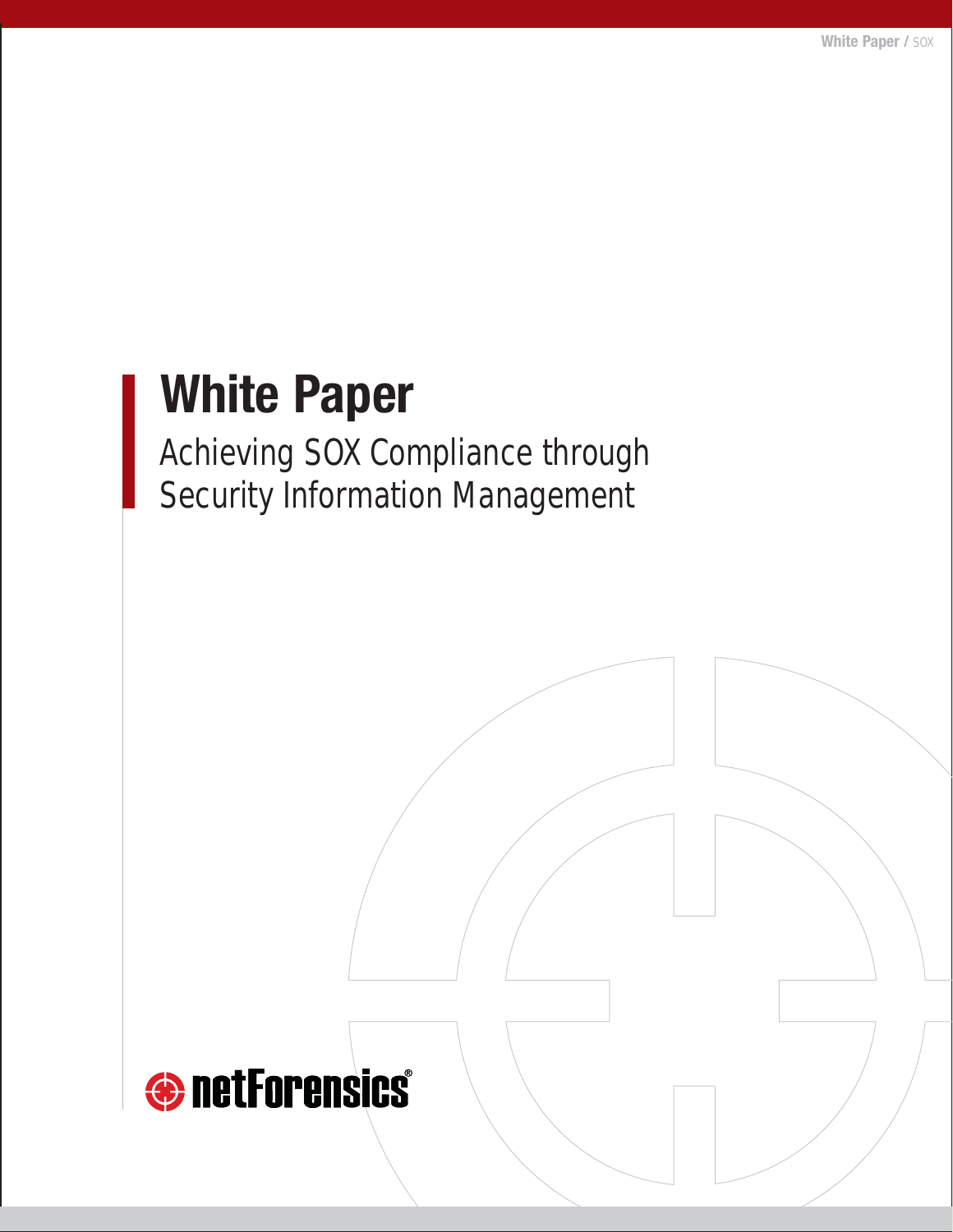| <b>Contents</b>                                           |  |
|-----------------------------------------------------------|--|
|                                                           |  |
|                                                           |  |
| The SOX Challenge: Improving the Accuracy and Reliability |  |
| Security Information Management: The Foundation           |  |
|                                                           |  |
|                                                           |  |
|                                                           |  |
|                                                           |  |

# **O** netForensics®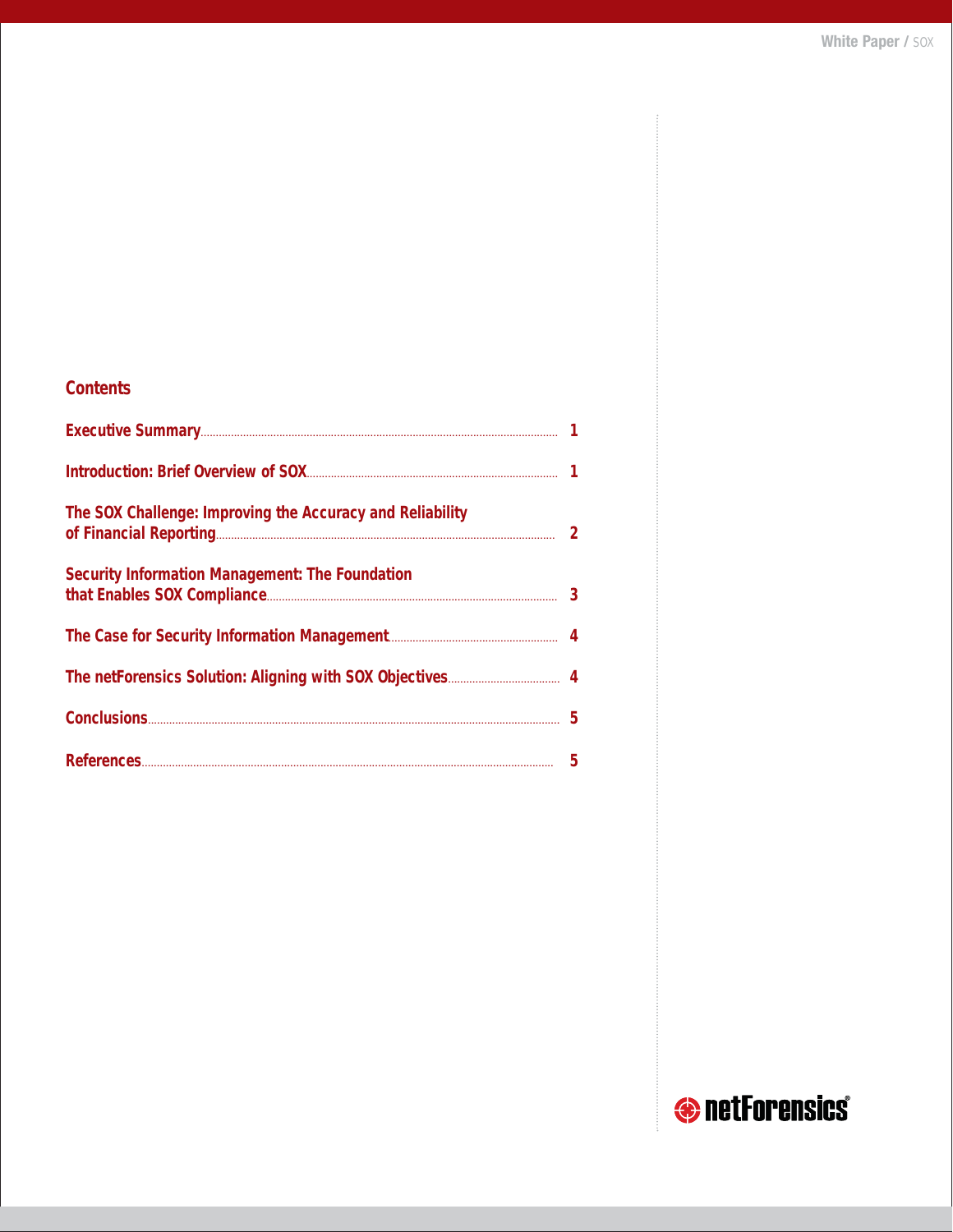#### **Executive Summary**

Signed into law by the federal government in 2002, the Sarbanes-Oxley Act (SOX) was enacted following a number of major corporate and accounting scandals involving prominent U.S. companies. With a decline of public trust in accounting and reporting practices, SOX was designed to protect investors by improving the accuracy and reliability of corporate disclosures made in accordance with securities laws. SOX standards must be followed or strict penalties for noncompliance can result.

According to the U.S. Attorney General, "The Act provides tough new tools to expose and punish acts of corporate corruption, promote greater accountability by financial auditors, and protect small investors and pension holders… The United States Department of Justice will play a critical role in implementing the Act and in helping to restore confidence in America's corporations and financial markets."<sup>1</sup>

Properly implemented, a best-practices security information management (SIM) solution provides organizations reliable identity management, security monitoring, and incident management processes surrounding financial applications and data, and the IT systems that support these processes. Additionally, a SIM solution can support a company's broader corporate objectives:

*"…if companies view the new [Sarbanes-Oxley] laws as opportunities—opportunities to improve internal controls, improve the performance of the board, and improve their public reporting—they will ultimately be better run, more transparent, and therefore more attractive to investors," says SEC Chairman William Donaldson. 2*

SIM can enable companies to meet SOX regulatory compliance directives of accountability, internal controls, and reporting. By deploying netForensics' nFX Open Security Platform (nFX OSP) for SIM, companies are equipped with a full range of tools for fulfilling SOX compliance requirements.

#### **Introduction: Brief Overview of SOX**

The Sarbanes-Oxley Act of 2002, also known as the Public Company Accounting Reform and Investor Protection Act of 2002, and commonly called SOX or SarbOx, is a United States federal law related to corporate governance and financial disclosure. Representing the biggest modification to federal securities laws in decades, SOX provisions detail criminal and civil penalties for noncompliance, certification of internal auditing, and increased financial disclosure.

The legislation is wide ranging and mandates new or enhanced standards for all public U.S. companies, public accounting firms, and firms providing auditing services, along with non-U.S. companies with a U.S. presence. The sections of SOX most relevant to IT professionals include the following:

- Section 302—Corporate Responsibility for Financial Reports. Public company officers must confirm the reliability of quarterly and annual financial statements.
- Section 404—Management Assessment of Internal Controls. All publicly traded companies must submit an annual report to the SEC on the effectiveness of their internal accounting controls. The independent company auditor must also attest to the accuracy of the report.
- Section 409—Real-Time Issuer Disclosures. Public companies must stay abreast

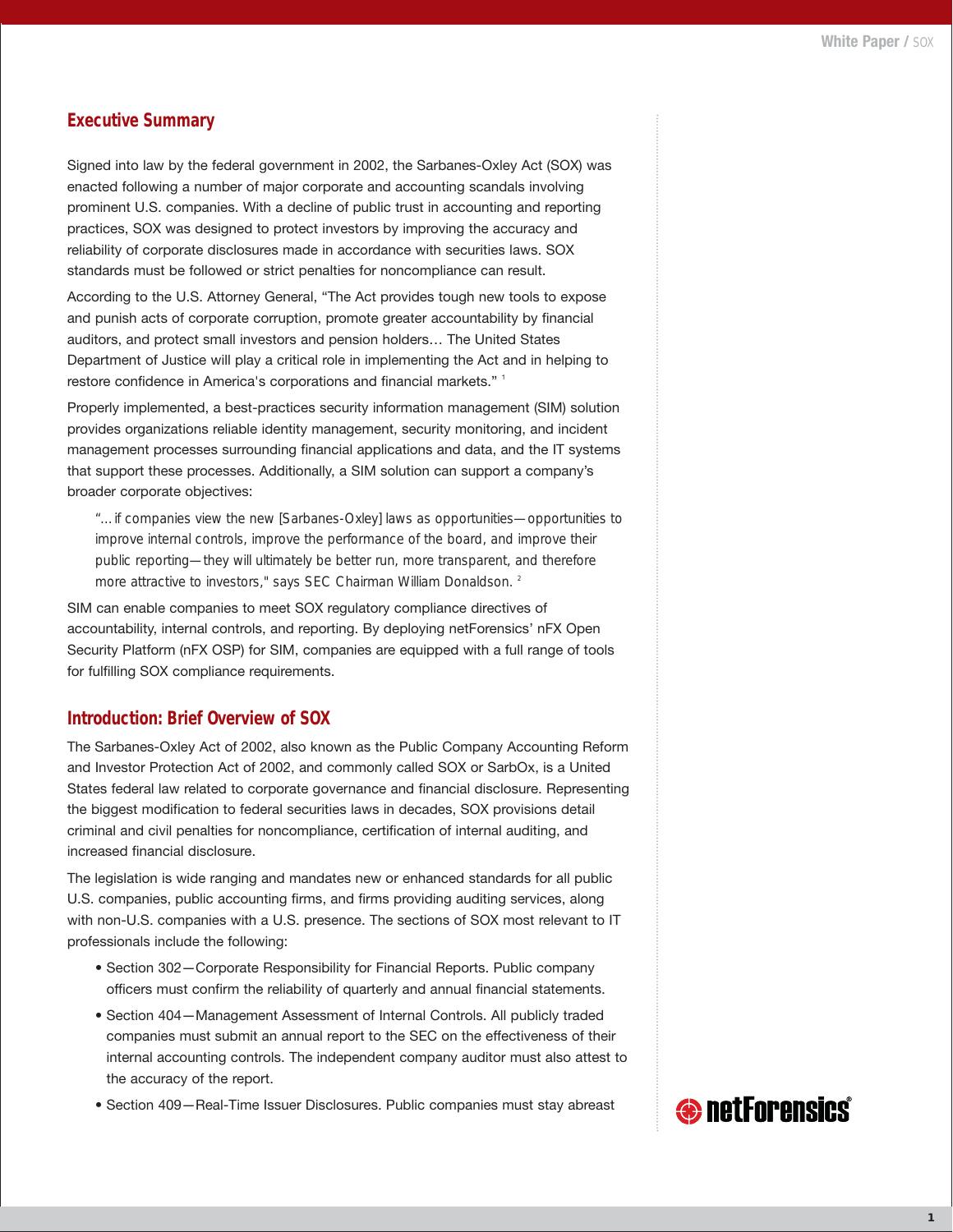of and declare changes in their financial condition or operations within 48 hours of material events.

• Section 802 & 1102—Corporate and Criminal Fraud Accountability. Public companies can face criminal penalties for altering or destroying financial documents.

Of these sections, IT organizations largely focus their SOX compliance efforts on meeting the requirements of Section 404. Working in coordination with executive management, IT groups must ensure that an internal control framework can adequately assess internal control structures and financial reporting procedures, thus protecting and maintaining critical financial data.

#### **The SOX Challenge: Improving the Accuracy and Reliability of Financial Reporting**

SOX details provisions for corporations, including: a public company accounting oversight board, auditor independence, CEO/CFO responsibility, and enhanced financial disclosure. In particular, the SOX legislation establishes that public companies need extensive internal control systems in place for managing and reporting on financial data, as well as monitoring and securing user activities surrounding the data and ensuring security of the data itself.

Though SOX can have a positive effect on corporate governance by improving the accuracy and reliability of financial data, compliance presents significant challenges for organizations, and particularly IT organizations. Internal control requirements fall on IT groups since much of a company's financial data resides on network servers. So IT departments must provide detailed information to internal and external auditors about their financial reporting procedures and control structures. Network administrators need to be able to leverage existing technology and tools to manage and report on access controls across the enterprise, and provide tangible evidence of their security efforts.

SOX demands accountability and requires each organization to examine the adequacy and effectiveness of their entire approach to information security. To be effective, an information security solution should be able to demonstrate at any point in time that security policies and safeguards are in place and functioning. The solution should also ensure that all of the applications and databases that affect a company's financial position are secure.

The protection of financial information is a complex task requiring a broad security strategy. Organizations are faced with the enormous task of not only achieving SOX compliance—but also maintaining it year after year. From a security governance perspective, organizations must actively participate in the following to comply with SOX:

- Determine if an audit trail exists of all emergency activity and that it is independently reviewed.
- Ensure that the IT security administration monitors and logs security activity and identified security violations.
- Review a sample of problems or incident reports, to consider if the issues were addressed (recorded, analyzed, and resolved) in a timely manner.
- Determine if the organization's procedures include audit trail facilities for tracking of the incidents.
- Review a sample of problems recorded on the problem-management system to consider if a proper audit trail exists and is used.

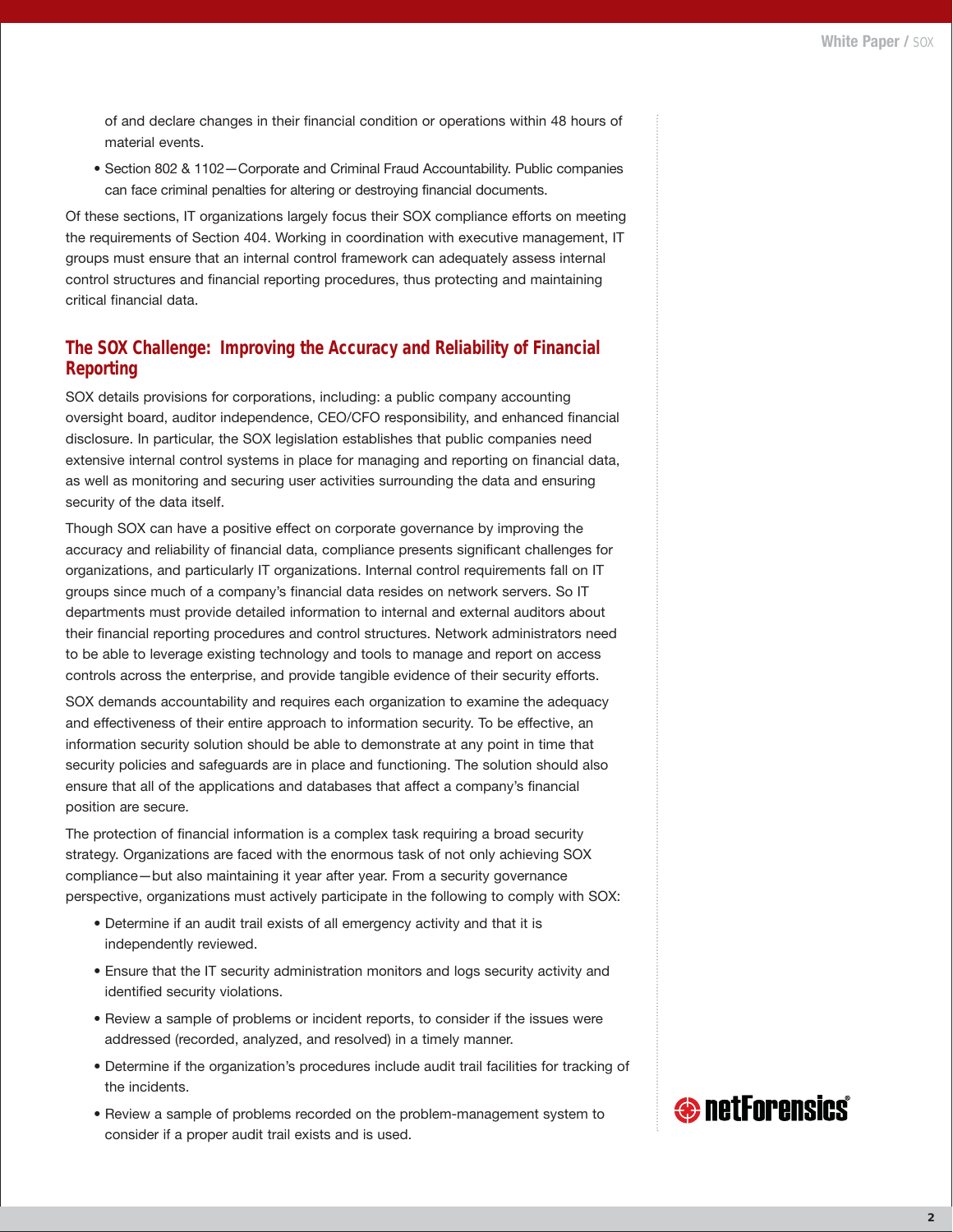- Ensure that system-event data are sufficiently retained to provide chronological information and logs to enable the review, examination, and reconstruction of system and data processing.
- Determine if sufficient chronological information and logs are being recorded and stored and are useable for reconstruction of the system if necessary. Obtain a sample of log entries to determine if they sufficiently allow for reconstruction.

Though no single software product can enable full SOX compliance, the right SIM technology can help companies efficiently manage internal controls. An effective security management solution provides public companies the tools to implement, maintain, and report on internal access and security controls with minimal utilization of resources.

# **Security Information Management: The Foundation that Enables SOX Compliance**

Today, the financial reporting processes of most organizations are driven by IT systems. Though federal regulations do not dictate the particular technologies that a company must employ to fulfill SOX compliance obligations, IT clearly plays a vital role in compliance and especially internal control. The Public Company Accounting Oversight Board, a privatesector, non-profit corporation created through SOX to oversee the auditors of public companies, states:

"The nature and characteristics of a company's use of information technology in its information system affect the company's internal control over financial reporting." <sup>3</sup>

A comprehensive and specific approach to meeting compliance with SOX requirements must start with leveraging the right SIM solution—one that enables real-time monitoring and historical, on-the-fly reporting. But technology alone is not the answer. An in-depth approach that integrates existing assets—including people, processes, and policies—with technology is the most viable means to successfully attaining compliance.

Assuming the following responsibilities to prove diligence in managing information security risk helps organizations meet SOX requirements, as well as those of other privacy and security regulations:

- Define a policy-driven security management program that can be incorporated early on into business processes — Identify the people and technology controls needed to satisfy the organization's security mission and ensure compliance. Also, ensure that security initiatives are integrated into business processes at their onset, rather than after the fact.
- Validate security controls Provide for the monitoring and reporting of controls on human actions and decisions, process controls, and information technology controls.
- Implement a risk management approach to information security Comprise active monitoring of risk as defined and measured by key control indicators (KCIs) and key risk indicators (KRIs), correlating the relative value of information assets, the threats to the confidentiality, integrity, and availability of the assets, and the vulnerability of the systems and architecture that store and carry the assets.
- Demonstrate due diligence in the application of internal controls Create a link between the security infrastructure and policy by capturing all security events from all network hosts, devices, and assets in an auditable database.

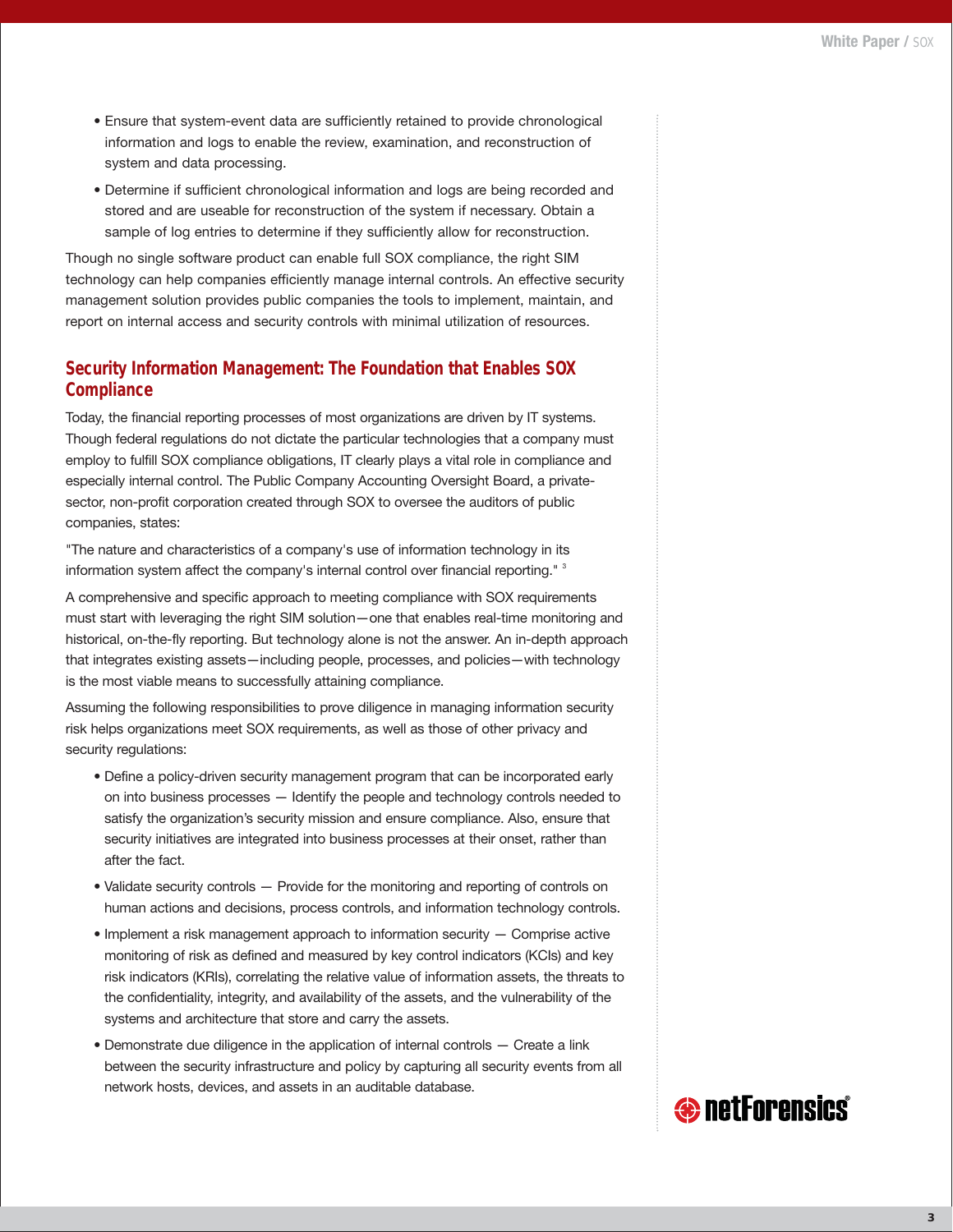- Develop and implement an effective security-incident management process Demonstrate that the proper steps were taken to correct systems and adjust policy if a non-compliant situation is identified.
- Enable reporting that can help demonstrate compliance Demonstrate the ongoing security of compliance-related assets over a period of time, recreating the organization's security posture in the event of an audit, and enabling security performance management against metrics that can be leveraged for corporate governance initiatives.
- Establish capabilities for archiving and data preservation Preserve near-term and long-term data in its purest form for forensics and evidentiary presentation.

By implementing effective, comprehensive policies and procedures for establishing accountability and consistent reporting practices, organizations can successfully meet SOX regulatory compliance directives.

# **The Case for Security Information Management**

Career Education Corporation (CEC), based in Hoffman Estates, Illinois, is tasked with managing information security across 80 geographically distributed schools. The \$1.5 billion provider of post-secondary education needed to find a security solution to manage vulnerabilities, improve its overall security posture, and provide the security monitoring to ensure SOX compliance.

CEC successfully installed the nFX OSP software, integrating and correlating security data from a wide variety of devices and custom applications. Through nFX OSP, each school is equipped with visual data portals that enable accountability for self-reporting and analysis, while CEC is able to centrally manage security operations by collecting event data from disparate security devices. With risk-based analysis, real-time monitoring, and in-depth reporting, CEC can meet the auditing requirements of SOX.

#### **The netForensics Solution: Aligning with SOX Objectives**

netForensics enables an efficient strategy for examining the adequacy and effectiveness of information security policies, procedures, and practices. nFX OSP automates the collection and correlation of the immense volumes of data created through security initiatives. The platform also provides periodic assessments of the risk and degree of harm that could result from unauthorized access, modifications, or destruction to information and information systems that support the operations and assets of the organization, as required by SOX.

More specifically, nFX OSP provides organizations the following tools and technologies to meet SOX requirements:

- Compliance dashboards that provide real-time monitoring of the status of an organization's security posture at the network, asset, and business unit levels.
- Embedded knowledge base that provides guidance in analyzing, documenting, and reporting on security issues, including newly discovered vulnerabilities, malware, and vendor-specific vulnerability data.
- Centralized application and device monitoring tool, enabling comprehensive collection, correlation, analysis, reporting, and retention of audit events from disparate applications, security devices, network devices, servers, and desktops, thus transforming data into actionable intelligence.

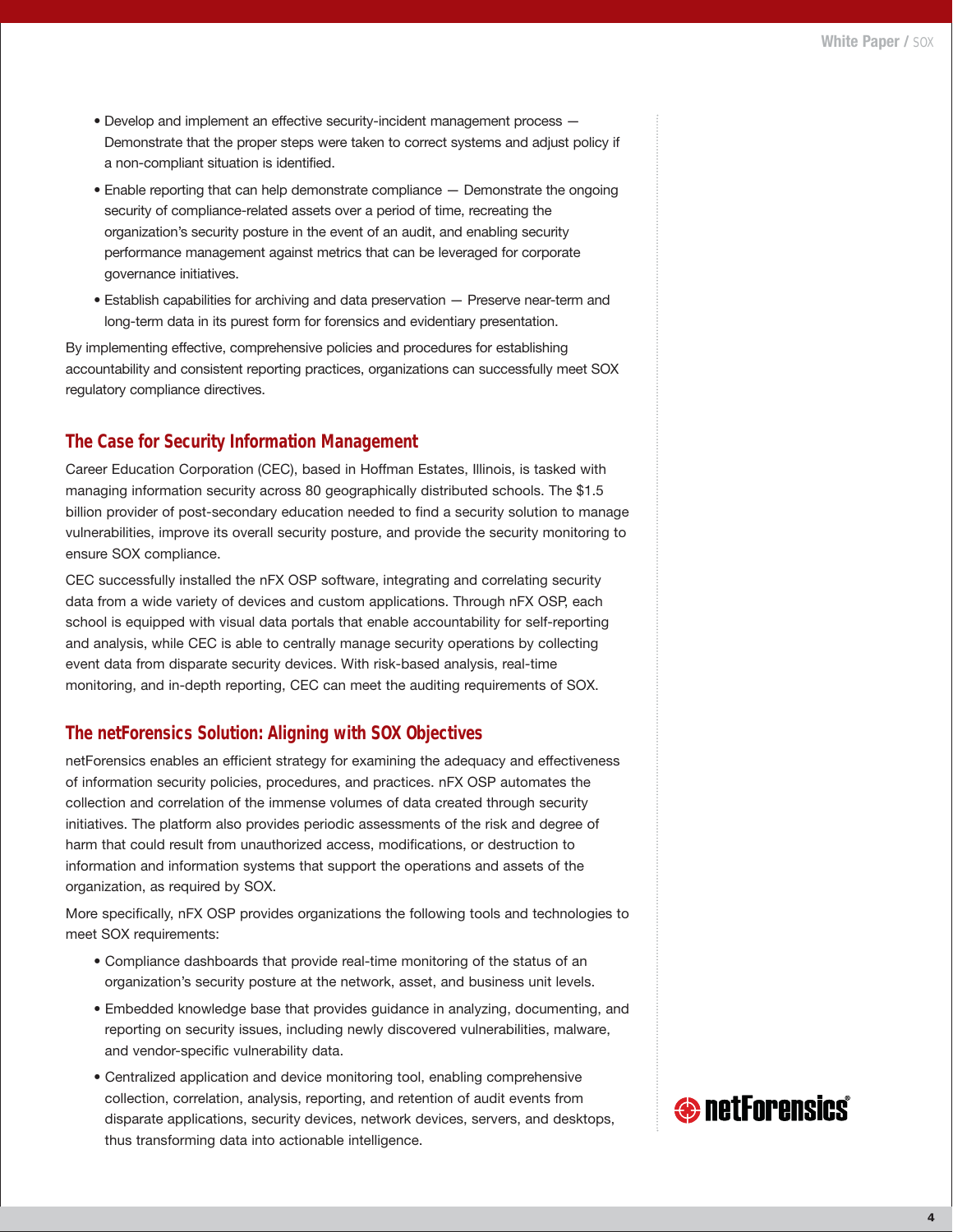- Security operations performance measurement, with reports that focus on vulnerability, threat, and incidence response for all compliance-related assets in the enterprise.
- Risk assessment based on asset value, threats, and vulnerabilities.
- Incident-resolution management, integrating incidence response processes with existing enterprise workflow systems, and thus enabling accelerated incidence response through its collaborative approach.
- Strong correlation of intrusion-detection system events, including vulnerability correlation, statistical correlation, historical correlation, and rules correlation.
- Detection and reporting on viruses, worms, and other malicious code; on all system status and configuration changes; and on privilege and authorization changes.
- A highly scalable and redundant security architecture that grows as organizations grow, and changes as business needs change.

Using these tools and technologies, IT organizations can effectively manage information security, and consequently demonstrate SOX compliance.

# **Conclusion**

SOX requirements have elevated the need for organizations to improve the security of IT systems, applications, and data. SOX calls for leveraging information-security best practices to meet numerous objectives related to corporate governance and financial disclosure, including CEO/CFO accountability, authority, and oversight of compliance. Executive management needs to work closely with IT organizations on risk assessment and the implementation of security policies and operations. Overall, a security program that integrates people, policies, process, and technology is the best approach to meeting SOX compliance.

A fully implemented SIM solution like nFX OSP, along with alignment of human, process, and information controls, enables organizations to meet SOX objectives. By leveraging existing technology and tools, organizations can identify, assess, and report on the status and security of financial-related processes and information, and can provide tangible evidence of their information security initiatives.

# **References**

1. "Memorandum for the Director, the Federal Bureau of Investigation; the Director, Executive Office of United States Attorneys; All United States Attorneys; All Special-Agents-in-Charge: Implementation of the Sarbanes-Oxley Act of 2002." Office of the Attorney General. Washington, D.C. 1 Aug. 2002.

2. Chairman William H. Donaldson, U.S. Securities and Exchange Commission. Remarks to the National Press Club. Washington, D.C. 30 Jul. 2003 <http://www.sec.gov/news/speech/spch073003whd.htm>

3. PCAOB Release No. 2003-017. "Proposed Auditing Standard – An Audit of Internal Control Over Financial Reporting Performed in Conjunction with an Audit of Financial Statements." 7 Oct. 2003 < http://www.pcaobus.org/rules/docket\_008/2003-10 17\_release\_2003-017.pdf>